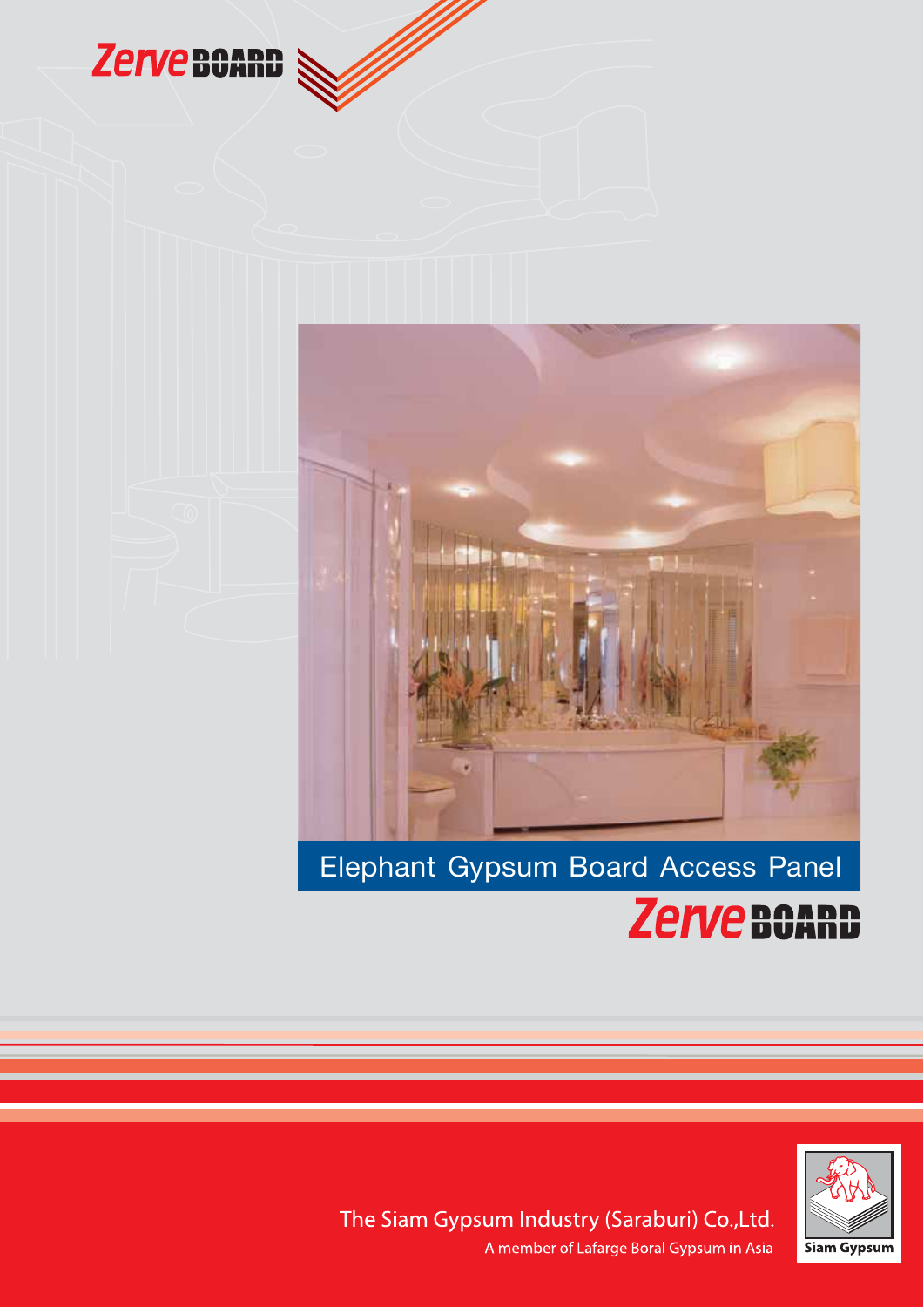## Elephant Gypsum Board Access Panel



# Easy & Elegant Access Door for Ceiling







Frame

Traditional way of Access Panel Innovative ZerveBOARD Access Panel

ZerveBOARD is a readymade high quality access panel manufactured from special Gypsum Board under high control. All edges around the hole and around the pane are reinforced with aluminum profiles to increase strength and prevent damage during usage. ZerveBOARD can be easily installed with 9 mm. drywall ceiling. 3 standard sizes are available with either Standard or MoistBloc.



## Type and size of ZerveBOARD (all are applicable to 9 mm. drywall ceiling)

|  | Type                 | Pane Size<br>(Width x Length) | Frame Size<br>(Width x Length) |
|--|----------------------|-------------------------------|--------------------------------|
|  | ZerveBOARD Standard  | 300x300 mm.                   | 500x500 mm.                    |
|  |                      | $450x450$ mm.                 | $650x650$ mm.                  |
|  |                      | 600x600 mm.                   | 800x800 mm.                    |
|  | ZerveBOARD MoistBloc | 300x300 mm.                   | 500x500 mm.                    |
|  |                      | 450x450 mm.                   | 650x650 mm.                    |
|  |                      | 600x600 mm.                   | 800x800 mm.                    |
|  |                      |                               |                                |

### **Characteristic**

- ë Easy and quick to install
- ë Looks neat and harmonious with the ceiling, no visible frame and seamless joint.
- Easy to open and close.
- Strong and durable, less damage when use compare to traditional type.



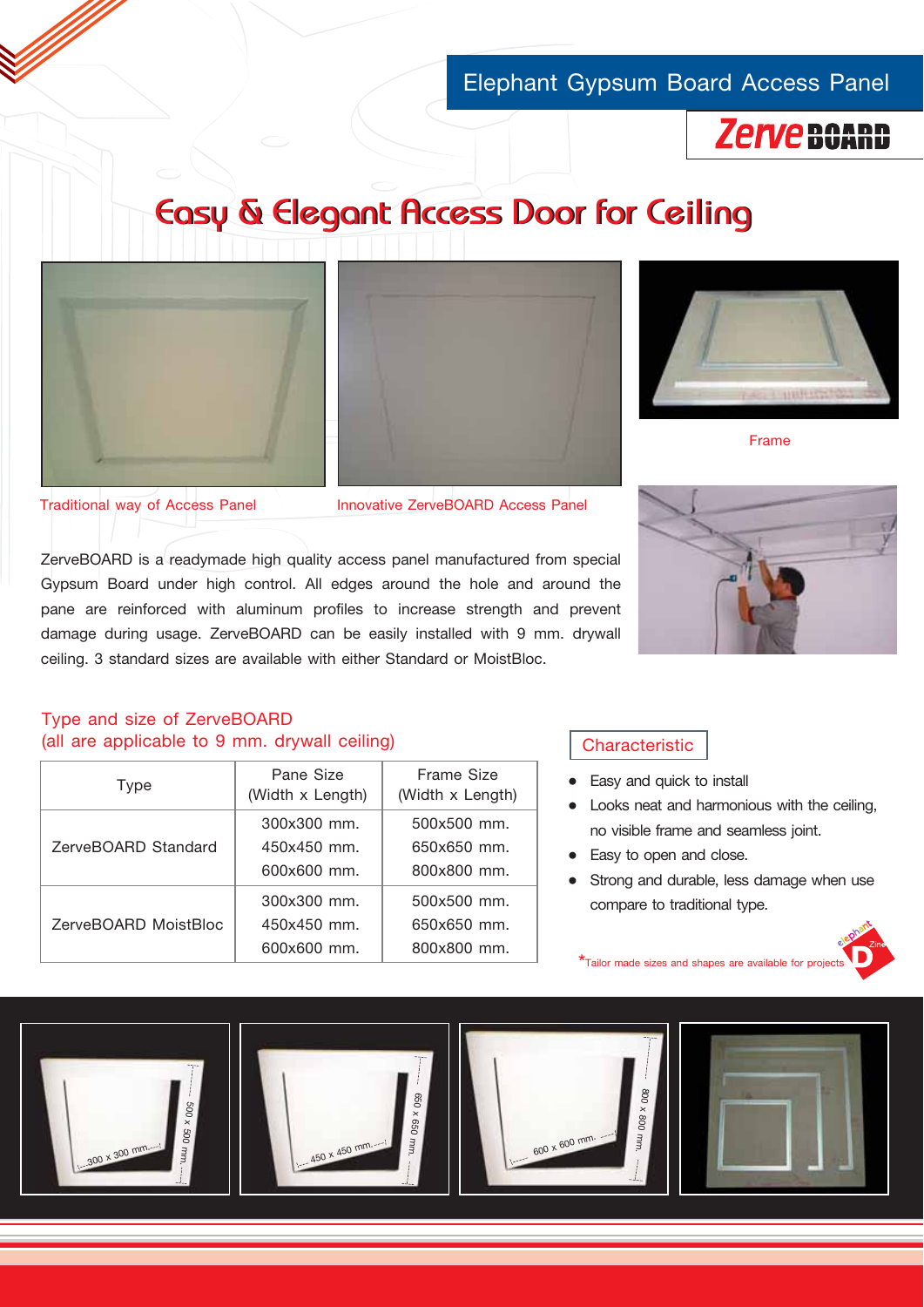## Elephant Gypsum Board Access Panel





## Installation

- 1. After determine and mark the right position, install (or add) ProLine Drywall Ceiling Metal Profiles in square shape with same dimension (center-to-center) as the selected ZerveBOARD frame size. Add 4 adjustable hangers at each corner.
- 2. Fix the ZerveBOARD frame to the ProLine Drywall Ceiling Metal Profiles by drywall with screws at least every 100 mm. along the frame.
- 3. Install Elephant Gypsum Board around the frame and seal the joints with jointing tape and coat the joint with EasyPlas compound.
- 4. After finishing of the joints, lay the ZerveBOARD together on the frame.
- 5. Apply painting or other surface finishing together with the ceiling.



ZerveBOARD is suitable for most of interior space.

## **SPECIFICATION**

Use ZerveBOARD manufactured from Standard Gypsum board under TIS 219-2524 or use MoistBloc (for moisture resistant) applicable with 9 mm. concealed ceiling without visible joints and frame. Opening size =  $600 \times 600$  mm. (or  $450 \times 450$  mm., or  $300 \times 300$  mm.). Install with Elephant ProLine Drywall Ceiling Metal Profiles, produced from 0.52 mm. thickness, high quality hot-dip galvanized steel, under TIS 863-2532 and TIS 50-2538, with propriety accessories recommended **by Siam Gypsum.**